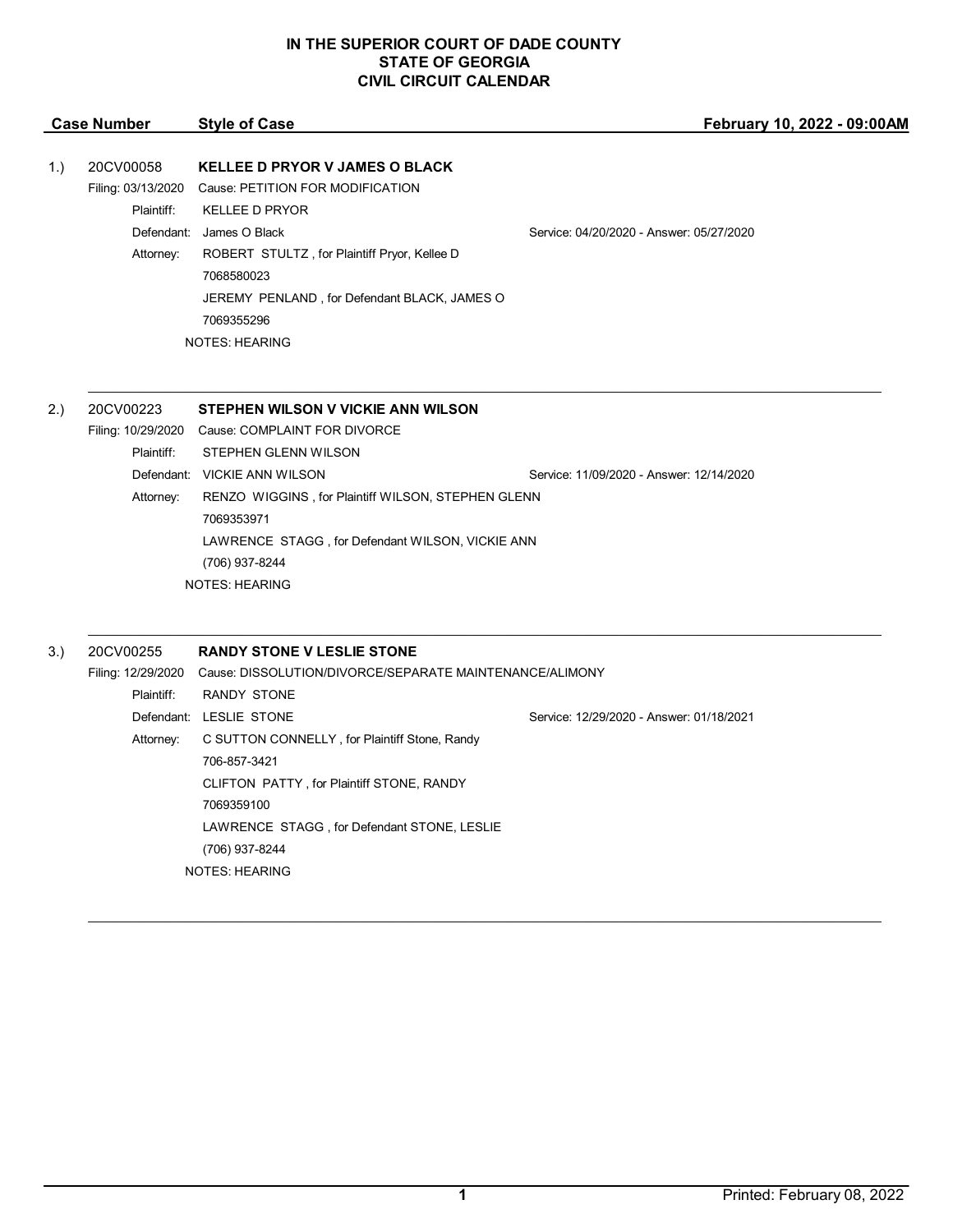|     | <b>Case Number</b> | <b>Style of Case</b>                                      | February 10, 2022 - 09:00AM              |
|-----|--------------------|-----------------------------------------------------------|------------------------------------------|
|     |                    |                                                           |                                          |
| 4.) | 21CV00065          | ALLISON N MCBRYAR V MICHAEL A MCBRYAR                     |                                          |
|     | Filing: 03/12/2021 | Cause: COMPLAINT FOR DIVORCE                              |                                          |
|     | Plaintiff:         | ALLISON N MCBRYAR                                         |                                          |
|     |                    | Defendant: MICHAEL A MCBRYAR                              | - Answer: 04/07/2021                     |
|     | Attorney:          | JOSEPH WILLARD, for Plaintiff MCBRYAR, ALLISON N          |                                          |
|     |                    | 706-866-2630                                              |                                          |
|     |                    | JOHN EMMETT, for Defendant MCBRYAR, MICHAEL A             |                                          |
|     |                    | 706-657-6183                                              |                                          |
|     |                    | <b>NOTES: HEARING</b>                                     |                                          |
|     |                    |                                                           |                                          |
|     |                    |                                                           |                                          |
| 5.  | 21CV00155          | KEVIN W MORRIS V BRITTANI BAKER, BRITTANI LEIGH M MORRIS  |                                          |
|     |                    | Filing: 06/11/2021 Cause: COMPLAINT FOR VISITATION RIGHTS |                                          |
|     | Plaintiff:         | <b>KEVIN W MORRIS</b>                                     |                                          |
|     |                    | Defendant: BRITTANI BAKER                                 | Service: 06/18/2021 - Answer: 07/13/2021 |
|     | Attorney:          | LAWRENCE STAGG, for Plaintiff MORRIS, KEVIN W             |                                          |
|     |                    | (706) 937-8244                                            |                                          |
|     |                    | JOSEPH E WILLARD JR, for Defendant BAKER, BRITTANI        |                                          |
|     |                    | 706-866-2630                                              |                                          |
|     |                    | <b>NOTES: HEARING</b>                                     |                                          |
|     |                    |                                                           |                                          |

 $\mathcal{L}_\mathcal{L} = \mathcal{L}_\mathcal{L} = \mathcal{L}_\mathcal{L} = \mathcal{L}_\mathcal{L} = \mathcal{L}_\mathcal{L} = \mathcal{L}_\mathcal{L} = \mathcal{L}_\mathcal{L} = \mathcal{L}_\mathcal{L} = \mathcal{L}_\mathcal{L} = \mathcal{L}_\mathcal{L} = \mathcal{L}_\mathcal{L} = \mathcal{L}_\mathcal{L} = \mathcal{L}_\mathcal{L} = \mathcal{L}_\mathcal{L} = \mathcal{L}_\mathcal{L} = \mathcal{L}_\mathcal{L} = \mathcal{L}_\mathcal{L}$ 6.) 21CV00237 **JOSHUA BRYAN HANSARD V KRISTINA LYNNE HANSARD** Filing: 09/29/2021 Cause: COMPLAINT FOR MODIFICATION Plaintiff: JOSHUA B HANSARD Defendant: KRISTINA L HANSARD Attorney: LAWRENCE STAGG , for Plaintiff HANSARD, JOSHUA B (706) 937-8244 WALTER MOFFITT , for Defendant HANSARD, KRISTINA L 7068610203 NOTES: HEARING

\_\_\_\_\_\_\_\_\_\_\_\_\_\_\_\_\_\_\_\_\_\_\_\_\_\_\_\_\_\_\_\_\_\_\_\_\_\_\_\_\_\_\_\_\_\_\_\_\_\_\_\_\_\_\_\_\_\_\_\_\_\_\_\_\_\_\_\_\_\_\_\_\_\_\_\_\_\_\_\_\_\_\_\_\_\_\_\_\_\_\_\_\_\_\_\_\_\_\_\_\_\_\_\_\_\_\_\_\_\_\_\_\_\_\_\_\_\_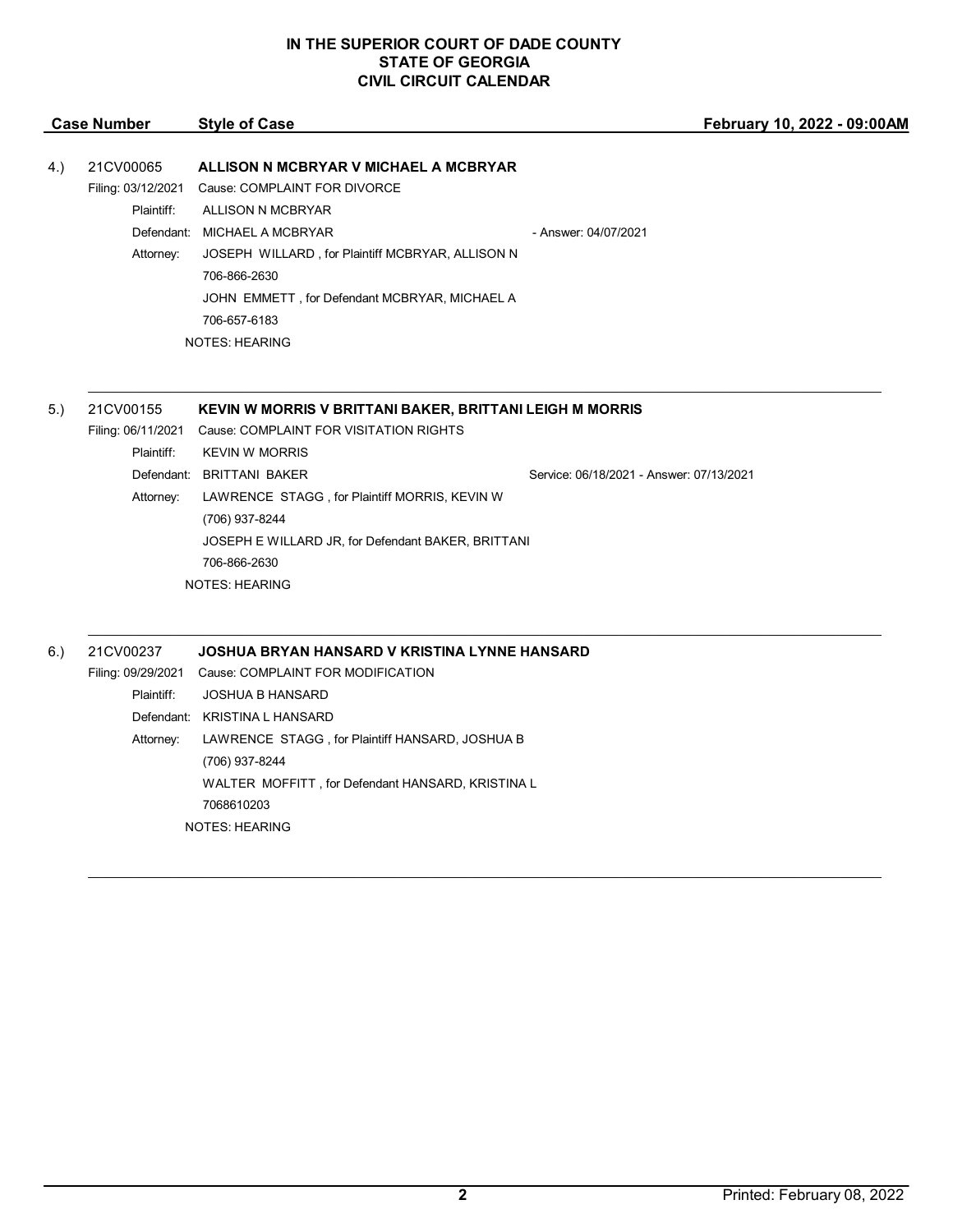|     | <b>Case Number</b> | <b>Style of Case</b>                               |                      | February 10, 2022 - 09:00AM |
|-----|--------------------|----------------------------------------------------|----------------------|-----------------------------|
|     |                    |                                                    |                      |                             |
| 7.) | 21CV00248          | DAVID MICHAEL HANNASCH V TONYA JEAN LOWRANCE       |                      |                             |
|     | Filing: 10/25/2021 | Cause: COMPLAINT FOR DIVORCE                       |                      |                             |
|     | Plaintiff:         | DAVID MICHAEL HANNASCH                             |                      |                             |
|     | Defendant:         | TONYA JEAN LOWRANCE                                | - Answer: 12/30/2021 |                             |
|     | Attorney:          | JOHN EMMETT, for Plaintiff HANNASCH, DAVID MICHAEL |                      |                             |
|     |                    | 706-657-6183                                       |                      |                             |
|     |                    | TONYA LORENTZ, for Defendant LOWRANCE, TONYA JEAN  |                      |                             |
|     |                    | 9522881408                                         |                      |                             |
|     |                    | <b>NOTES: HEARING</b>                              |                      |                             |
|     |                    |                                                    |                      |                             |
|     |                    |                                                    |                      |                             |

### 8.) 21CV00261 **AMANDA JO ELAINE BLACKMON V DUSTIN J BLACKMON**

Filing: 11/15/2021 Cause: COMPLAINT FOR DIVORCE Plaintiff: AMANDA JO ELAINE BLACKMON Defendant: DUSTIN J. BLACKMON Service: 12/08/2021 - Answer: 12/29/2021 Attorney: RYAN CASTELLON, for Plaintiff BLACKMON, AMANDA JO ELAINE 678-358-5291 SHAWN BIBLE , for Defendant BLACKMON, DUSTIN J. 7063752145 NOTES: HEARING

 $\mathcal{L}_\mathcal{L} = \mathcal{L}_\mathcal{L} = \mathcal{L}_\mathcal{L} = \mathcal{L}_\mathcal{L} = \mathcal{L}_\mathcal{L} = \mathcal{L}_\mathcal{L} = \mathcal{L}_\mathcal{L} = \mathcal{L}_\mathcal{L} = \mathcal{L}_\mathcal{L} = \mathcal{L}_\mathcal{L} = \mathcal{L}_\mathcal{L} = \mathcal{L}_\mathcal{L} = \mathcal{L}_\mathcal{L} = \mathcal{L}_\mathcal{L} = \mathcal{L}_\mathcal{L} = \mathcal{L}_\mathcal{L} = \mathcal{L}_\mathcal{L}$ 

 $\mathcal{L}_\mathcal{L} = \mathcal{L}_\mathcal{L} = \mathcal{L}_\mathcal{L} = \mathcal{L}_\mathcal{L} = \mathcal{L}_\mathcal{L} = \mathcal{L}_\mathcal{L} = \mathcal{L}_\mathcal{L} = \mathcal{L}_\mathcal{L} = \mathcal{L}_\mathcal{L} = \mathcal{L}_\mathcal{L} = \mathcal{L}_\mathcal{L} = \mathcal{L}_\mathcal{L} = \mathcal{L}_\mathcal{L} = \mathcal{L}_\mathcal{L} = \mathcal{L}_\mathcal{L} = \mathcal{L}_\mathcal{L} = \mathcal{L}_\mathcal{L}$ 

\_\_\_\_\_\_\_\_\_\_\_\_\_\_\_\_\_\_\_\_\_\_\_\_\_\_\_\_\_\_\_\_\_\_\_\_\_\_\_\_\_\_\_\_\_\_\_\_\_\_\_\_\_\_\_\_\_\_\_\_\_\_\_\_\_\_\_\_\_\_\_\_\_\_\_\_\_\_\_\_\_\_\_\_\_\_\_\_\_\_\_\_\_\_\_\_\_\_\_\_\_\_\_\_\_\_\_\_\_\_\_\_\_\_\_\_\_\_

# 9.) 21CV00268 **KATHERINE RENAE ROLLHEISER V JEFFERY ALEXANDER TOWNSEND**

Filing: 11/30/2021 Cause: PETITION FOR ATTACHMENT FOR CONTEMPT Plaintiff: KATHERINE R. ROLLHEISER Defendant: JEFFERY A. TOWNSEND Service: 12/27/2021 Attorney: WALTER MOFFITT , for Plaintiff ROLLHEISER, KATHERINE R. 7068610203 NOTES: HEARING

| 10. | 22CV00014  | KATHERINE R ROLLHEISER V JEFFERY A TOWNSEND           |                     |  |
|-----|------------|-------------------------------------------------------|---------------------|--|
|     |            | Filing: 01/27/2022 Cause: OTHER DOMESTIC RELATIONS    |                     |  |
|     | Plaintiff: | KATHERINE R ROLLHEISER                                |                     |  |
|     |            | Defendant: JEFFERY A TOWNSEND                         | Service: 02/01/2022 |  |
|     | Attorney:  | WALTER MOFFITT, for Plaintiff Rollheiser, Katherine R |                     |  |
|     |            | 7068610203                                            |                     |  |
|     |            | NOTES: Rule Nisi Hearing                              |                     |  |
|     |            |                                                       |                     |  |